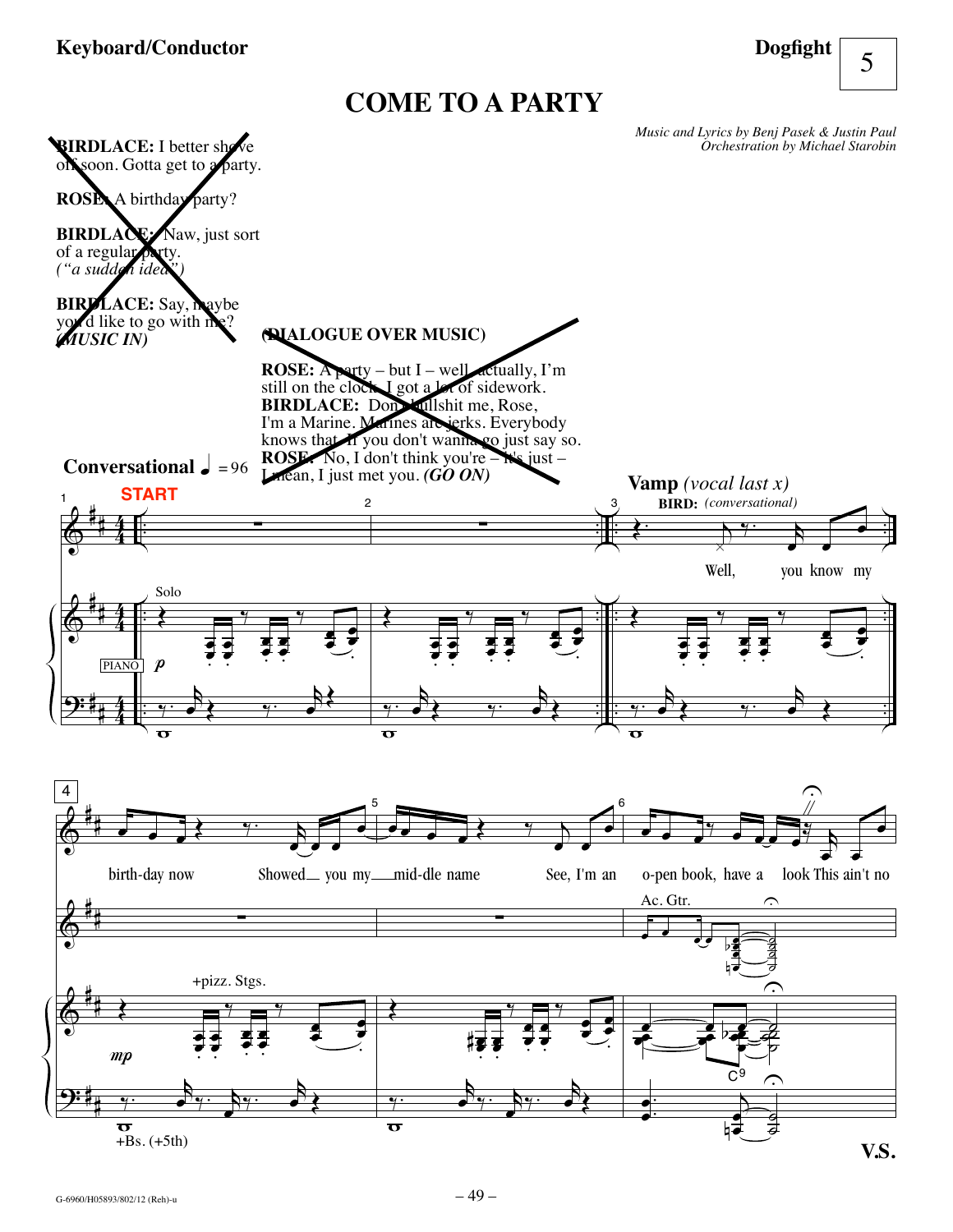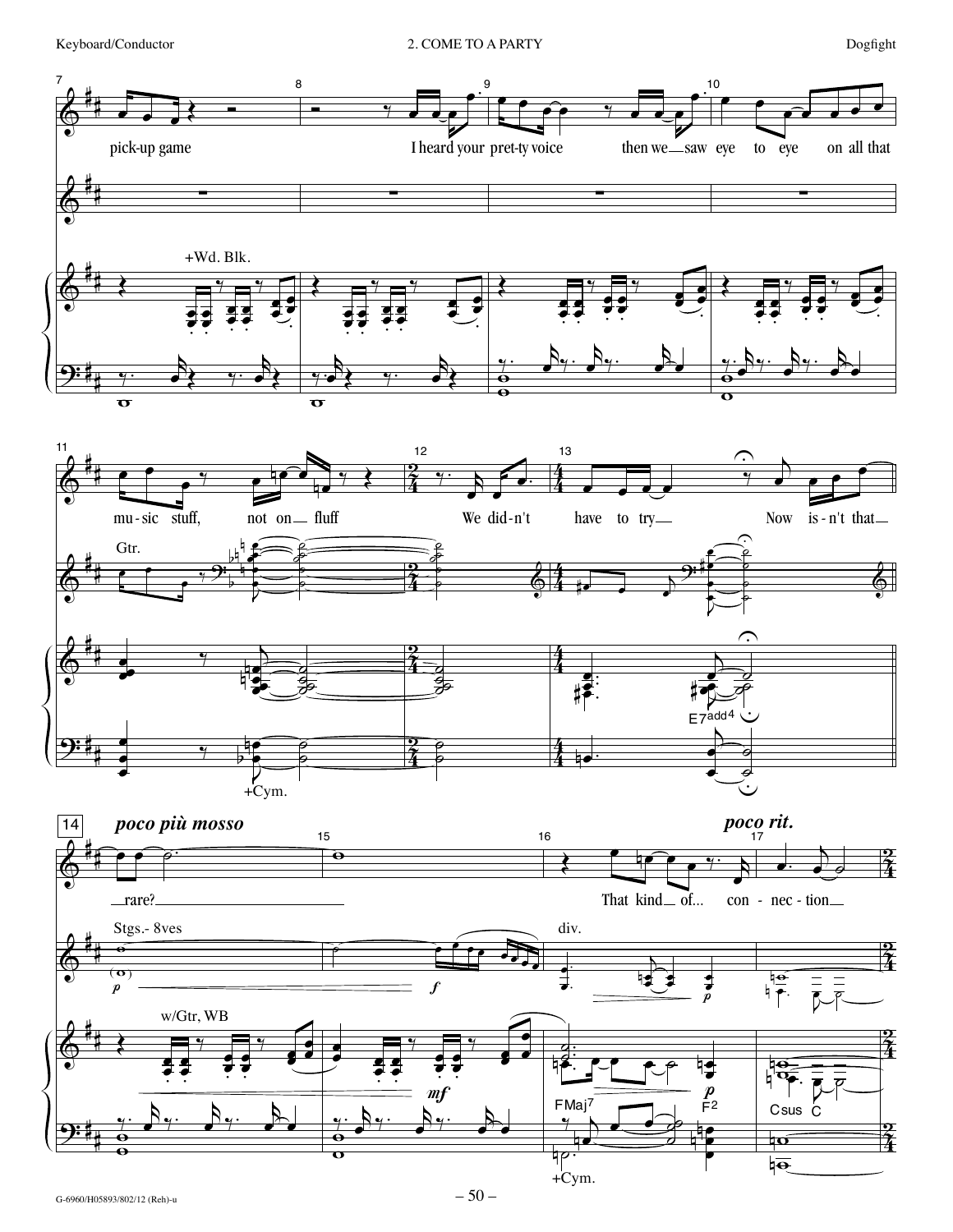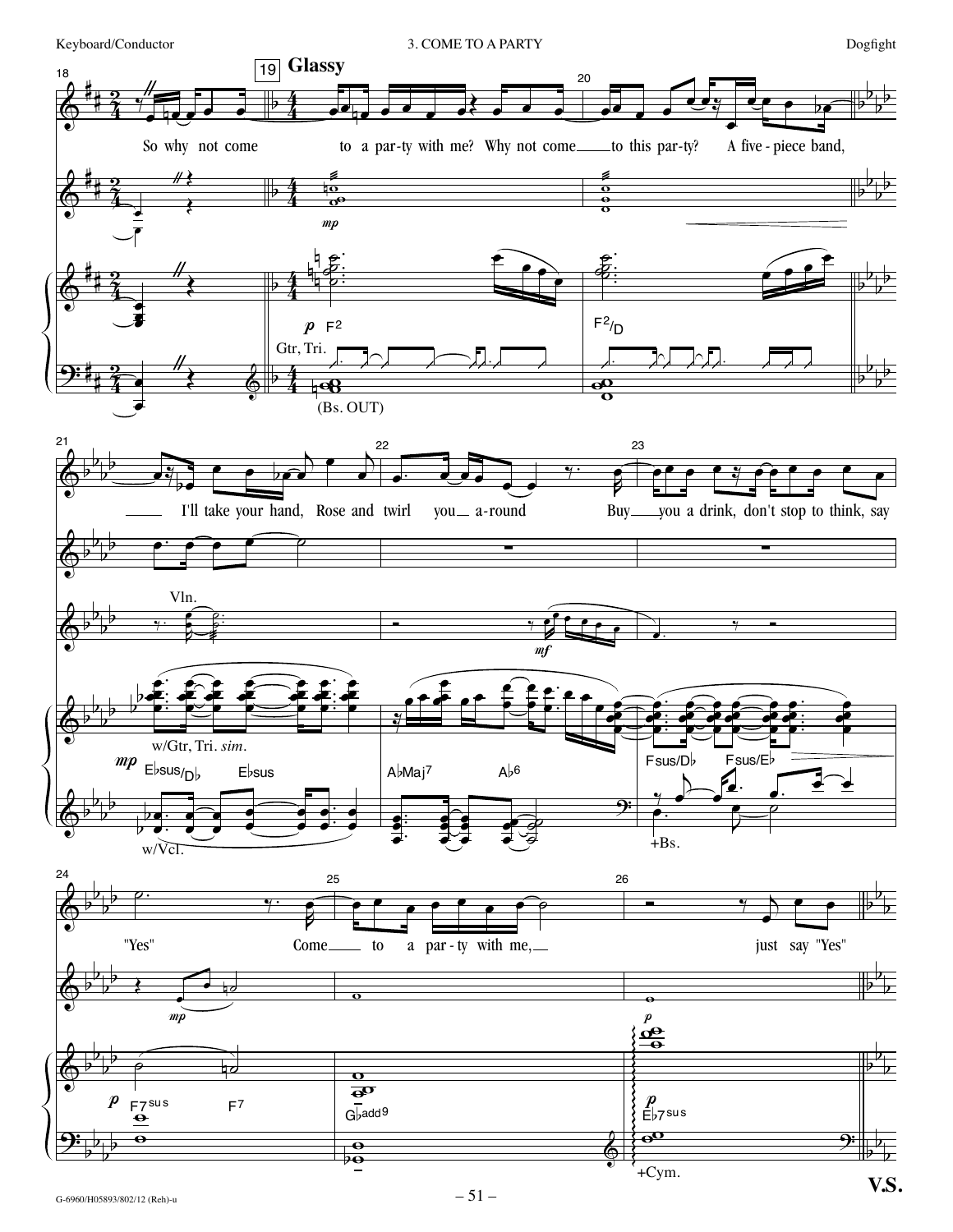## ROSE. I dunno, Eddic.

(perform dialoque)

**BIRDLACE:** My old man's alwayssayin', you can't steal<br>second basewith your foot on first. Sometimesyou gotta<br>gamble, Rose. You canbet on me. (**GO ON**)



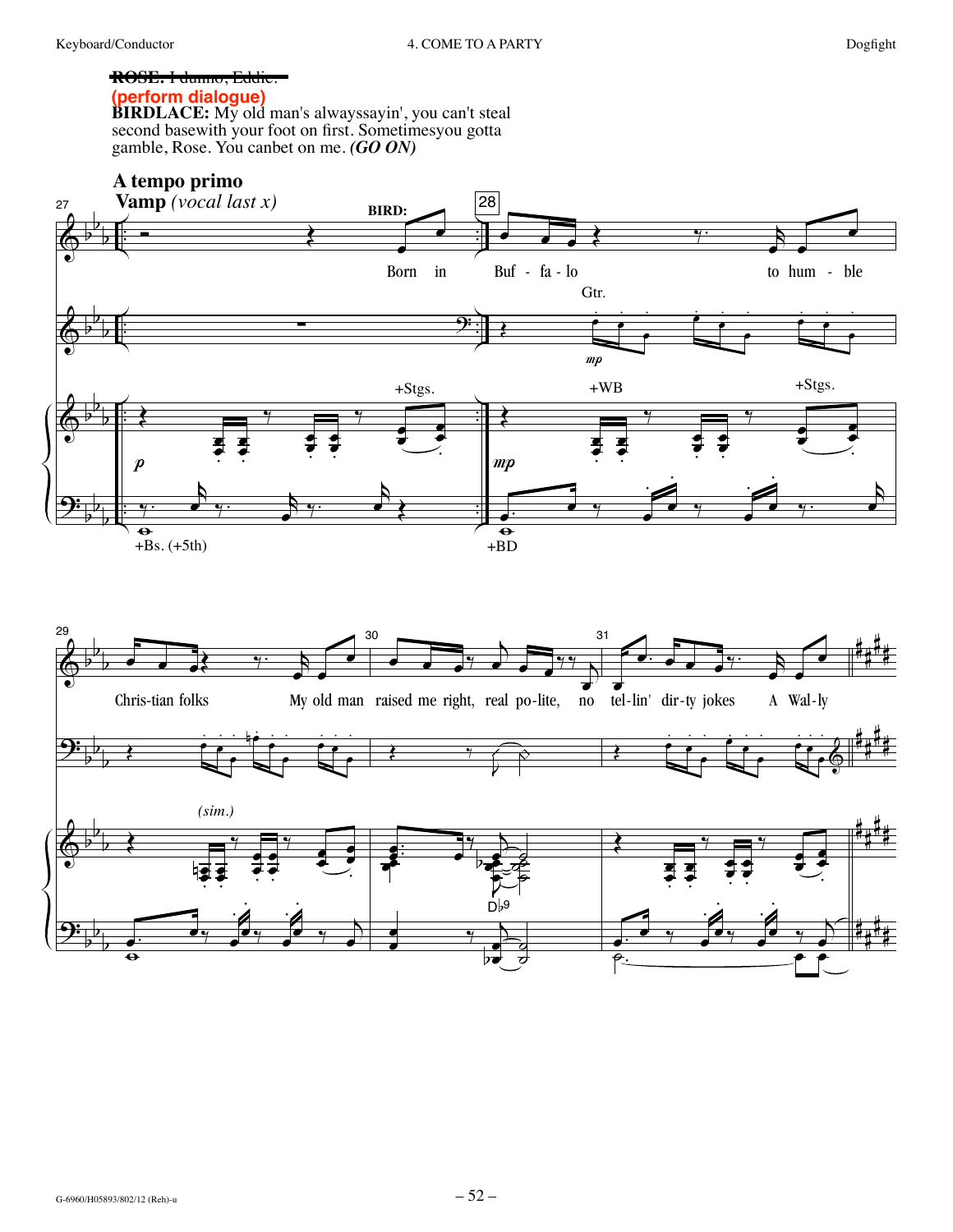

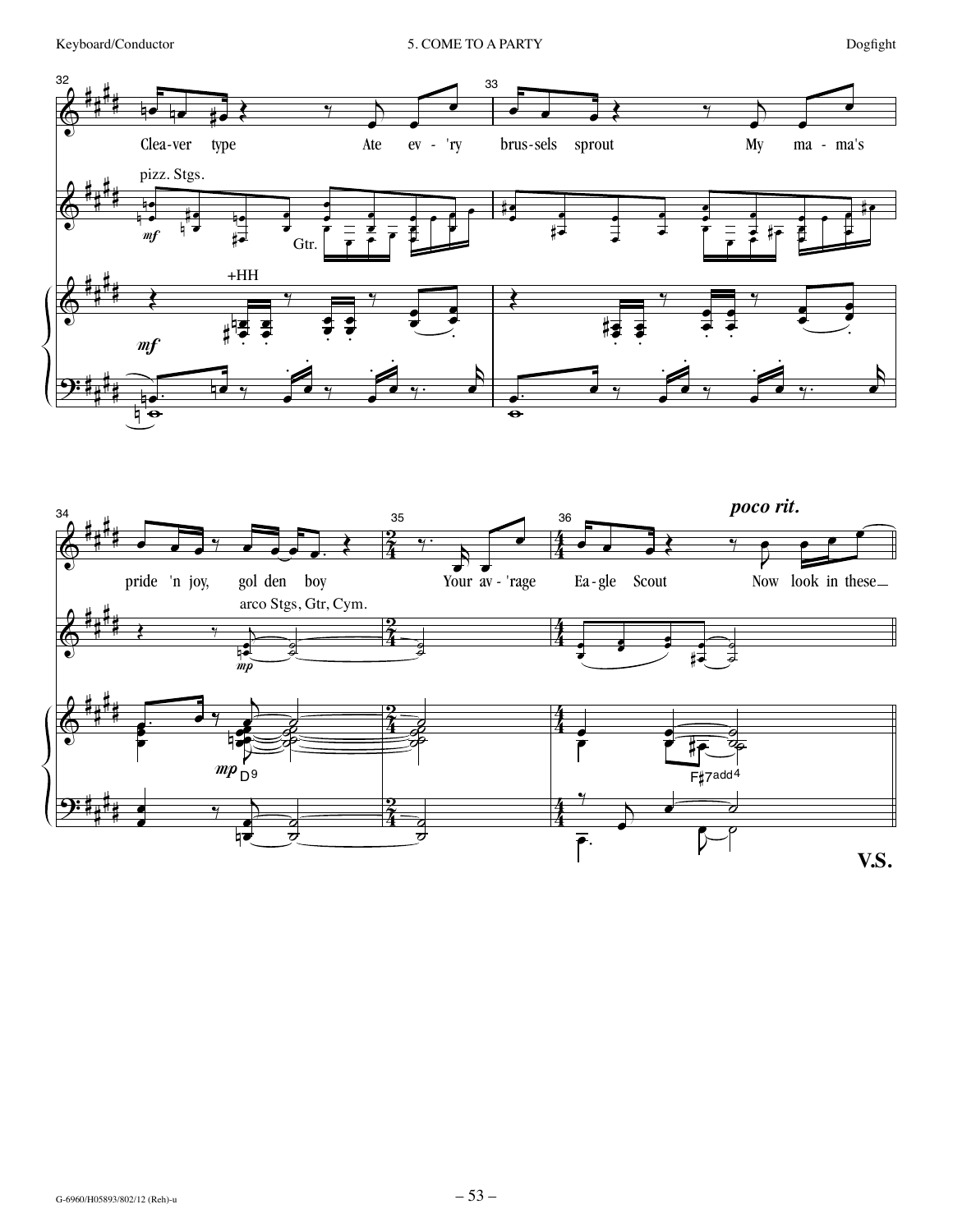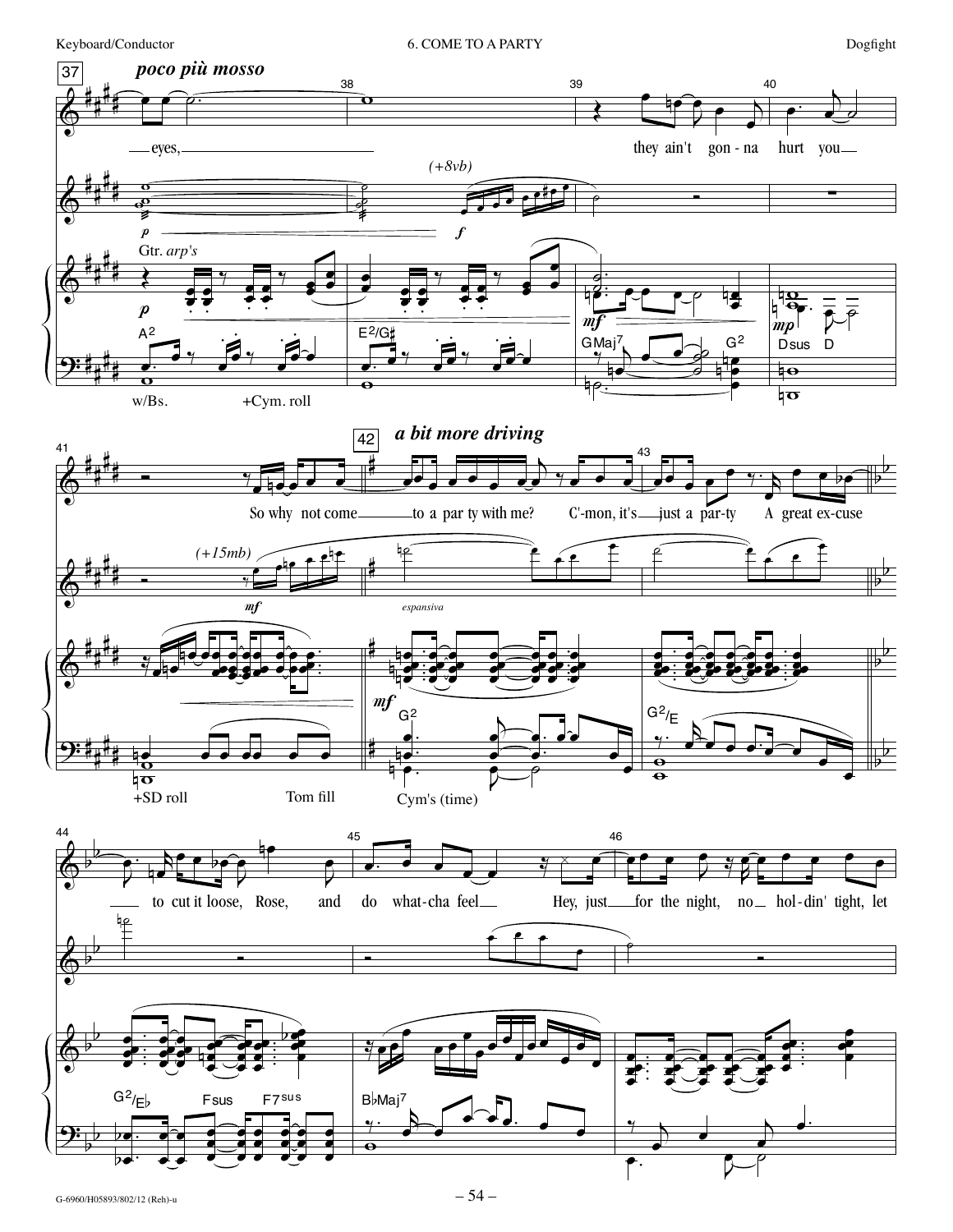